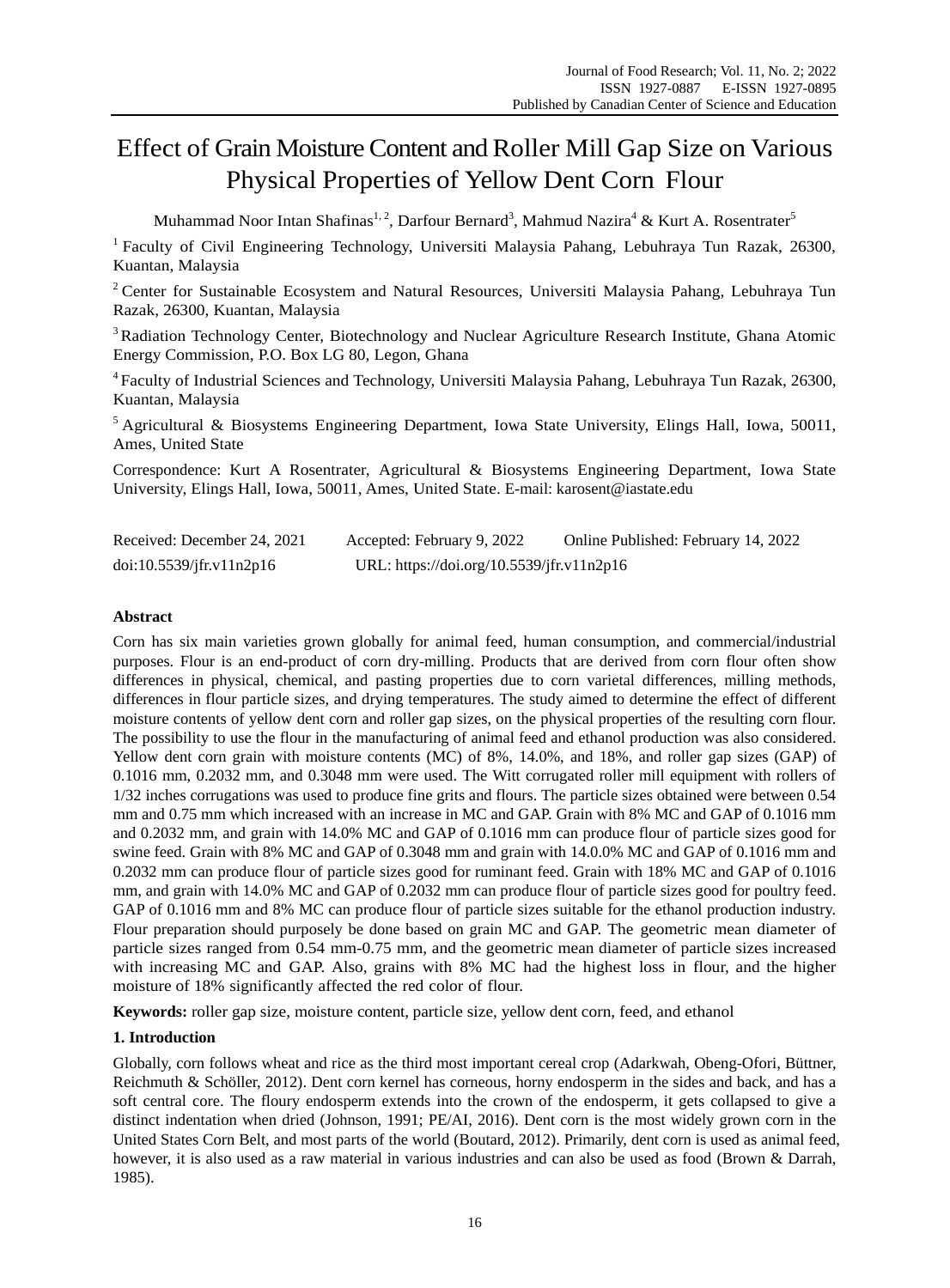Dry milling is used to physically change kernels into their constituent endosperms, brans, and germs (Johnson, 1991). Flour is an end-product of corn dry-milling. Food products that are derived from flour show differences in physical, chemical, and pasting properties due to differences in corn varieties (Pan, Eckhoff, Paulsen & Litchfield, 1996; Nago, Akiossoe, Matencio & Mestres, 1997; Sandhu, Singh & Malhi, 2007), methods used in milling (Nghi & Narasimha, 1994; Martinez-Flores, Martinez, Figueroa & Gonza-lez, 1998), differences in particle sizes of the flour (Bolade, Adeyemi & Ogunsua, 2009), and effect of drying temperatures on grains (Hardacre & Clark, 2006). The benefits of smaller particle sizes are to improve digestion of feed by animals, improve binding ability between particles during pelleting, improve the mixing efficiency of ingredients in a compounded feed, increase particle homogeneity, and prevent ingredient separation (Stark, 2016). Biomass feedstocks flow and compressibility depends mostly on moisture content (MC) and particle size distribution. When MC in bulk powder material is increased, the cohesion and adhesion of particles due to the formation of interparticle bonds get increased (Plinke, Leith, Boundy & Loffler, 1995; Fitzpatrick, Iqbal, Delaney, Twomey & Keogh, 2004), and flowability of the feed processing decreases (Yan & Barbosa-Canovas, 1997). An increase in particle size of ground cereals when MC is low decreases the bulk and particle densities of flours (Mani, Tabil & Sokhansanj, 2004a). The particle size of corn is affected by the production system of the grain, and feed manufacturing process (grain cleaning and grinding equipment) either by using a hammer mill (screen size, tip speed, screen opening, air systems) or roller mill (corrugations, roll differentials, and gap settings) (Stark, 2016; Koch, 1996; Waldroup, 1997). In roller milling, smaller grains may escape grinding (Douglas, Sullivan, Bond, Struwe, Baier & Robeson, 1990), and particles produced are irregularly shaped (Koch, 1996). The particles produced from a hammer mill are spherical and uniformly shaped (Reece, Lott & Deaton, 1985).

Producing smaller particle sizes increases the number of particles and surface area per unit volume which increases the accessibility to digestive enzymes (Goodbrand, Tokach & Nelssen, 2002). Handling and mixing of ingredients also become easy when particle sizes are small (Koch, 1996). Even when different grains are ground using the same mill under similar conditions, the resulting flours will have different particle sizes because it depends on the hardness of the grain samples (Nir & Ptichi, 2001; Rose, Tucker, Kettlewell & Collier, 2001; Carre, Muley, Gomez, Ouryt, Lafittee, Guillou & Signoret, 2005). Grain particle size is more important in mash feeds than when processing pellets or crumbles feeds (Nir, Hillel, Ptichi & Shefet, 1995; Svihus, Klozstad, Perez, Zimonja, Sahlstorm & Schuller, 2004a; Peron, Bastianelli, Oury, Gomez & Carre, 2005). The digestive tract of poultry (gizzard) is influenced by the particle size of the feed during its development (Nir, Shefet & Aaroni, 1994b; Cumming, 1994).

There is a need to optimize the grinding process and to develop particle size specifications for specific purposes. The grinding should give uniform particle sizes, predictable particle size distribution, and the grinding equipment should produce enough flour to meet the feed or ethanol manufacturing processes. Changing the gap sizes of roller mill equipment and using a grain of yellow dent corn with different MC could impact the physical properties of the resulting flour. For this reason, the objective of this study was to determine the effects that the different moisture contents of the yellow dent corn, and the roller gap sizes have on the physical properties of the resulting corn flours. The possibility to use the resulting flours in the feed manufacturing and ethanol production industries was also considered.

## **2. Materials and Methods**

## *2.1 Experimental Design*

Flour was prepared from commercial yellow dent corn samples. The corn grains with moisture contents (MC) were adjusted to 8%, 14.0%, and 18%. The roller gap sizes (GAP) used were 0.1016 mm, 0.2032 mm, and 0.3048 mm. A completely randomized factorial design was used.

## *2.2 Milling of Grain*

A Witt Corrugated-Roller Mill was used to fractionate the whole grain into grits using a roller of corrugations of  $\frac{1}{8}$  inches. The obtained grits were further milled using corrugations of  $\frac{1}{32}$  inches to produce the flours. The roller mill with corrugations of  $\frac{1}{32}$  inches, had its GAP adjusted to 0.1016 mm, 0.2032 mm, and 0.3048 mm to obtain different resulting flours.

## *2.3 Moisture Contents of Grain and Flour*

The MC of grain was determined in triplicates using samples of 30 g at 103  $\degree$  for 72 h, following ASAE S352.2 (ASAE, 2001). The flour MC was determined using 2 g at  $130^{\circ}$ C for 1 h (AACC International, 2022).

## *2.4 Loss in Flour and Particle Sizes of Flour*

The loss in flour was determined as a percentage of the initial mass of the grit obtained from using  $\frac{1}{8}$  inches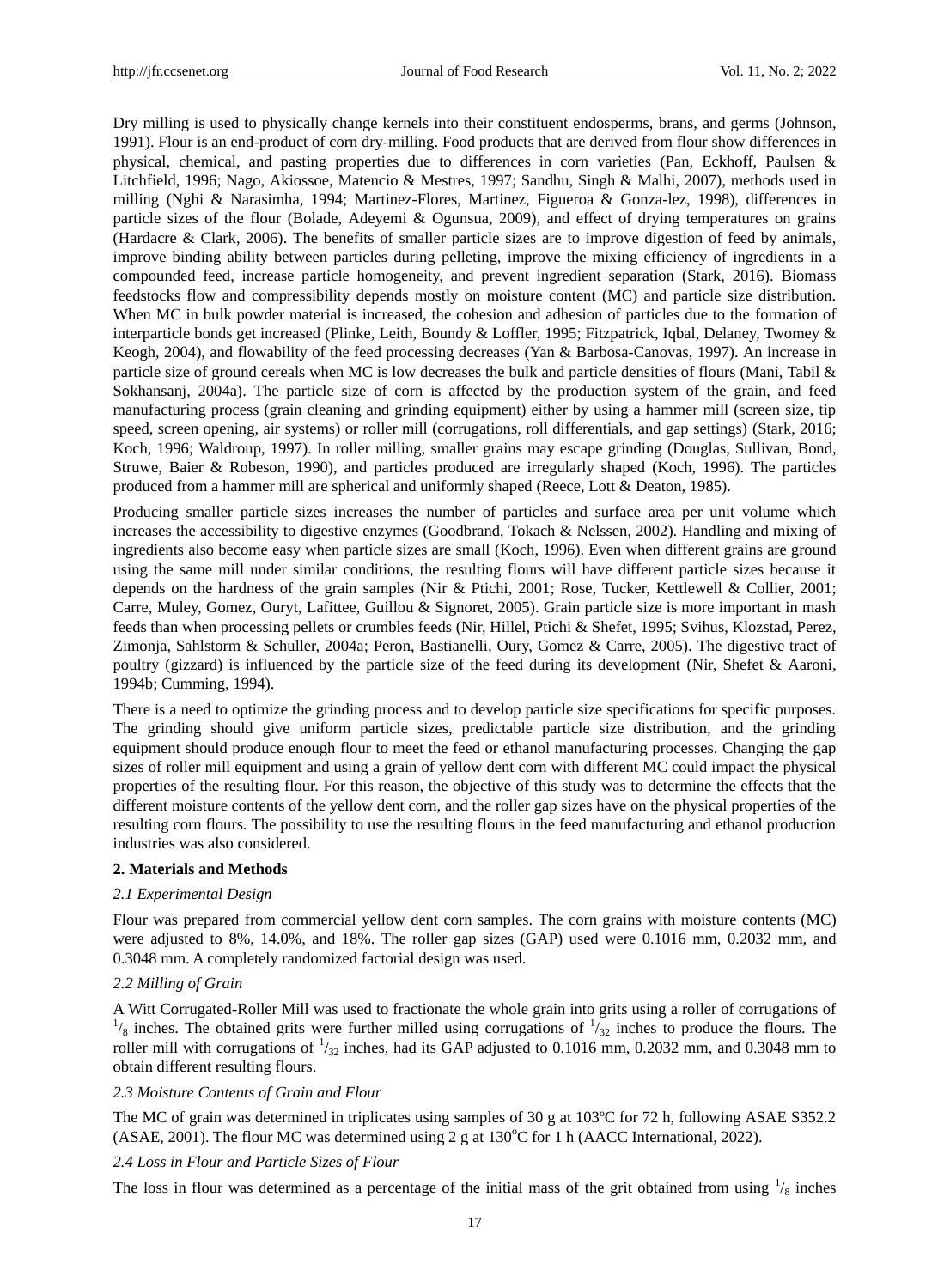corrugated roller. It is caused by the technical performance of milling machinery or incompetence operator. In determining the particle sizes of the flour, 100 g of the flour was passed through stacks of different sieve sizes by using the Tyler Ro-Tap sieve shaker (RX-29). ASAE S319.4 (2008) method was used in this analysis with US Sieve numbers between 10 - 270. The amount of flour on each sieve was used to determine the geometric mean diameter ( $D_{\text{gw}}$ ) and the geometric standard deviation ( $S_{\text{gw}}$ ). The calculations were performed according to the equations described in ANSI/ASAE Standard S319.4.  $D_{gw}$  and  $S_{gw}$  of flour particles were calculated using following equations;

$$
D_{gw} = \log^{-1}\left[\frac{\sum_{i=1}^{n}(W_i \log \bar{d}_i)}{\sum_{i=1}^{n}W_i}\right]
$$
 (1)

$$
S_{gw} = \log^{-1} \left[ \frac{\sum_{i=1}^{n} W_i(\log \bar{d}_i - \log D_{gw})}{\sum_{i=1}^{n} W_i} \right]
$$
 (2)

Where  $W_i$  is mass on the i<sup>th</sup> sieve (g),  $d_i$  is the nominal sieve aperture size of the i<sup>th</sup> sieve (mm).

#### *2.5 Color of Flour*

A Minolta Chroma Meter was used to measure the colors of the flours, and measurements were taken in triplicate. The color scores of the flours were reported in terms of 3-dimensional color space based on the following rating scale: L\* 100 = white, 0 = black; a\*  $+\prime$  = red/green; b\*  $+\prime$  = yellow/blue. The color values of a typical white flour, for example, were L\* value +92.5 whiteness, a\* value -2.4 green colors, b\* value +6.9 yellow color.

#### *2.6 Analysis of Data*

The data were analyzed using ANOVA to determine if mean values were significantly different, and if so, then Tukey Kramer HSD was used (at 5%) to identify where the significant differences in means did occur.

#### **3. Results and Discussion**

## *3.1 Effect of the Corn Grain MC and GAP on the Geometric Mean Diameter (Dgw) of Flour Particles for Feed Production*

The  $D_{gw}$  increased with increasing grain MC, but the difference in GAP did not affect the  $D_{gw}$ . The grain with 8% MC had the smallest  $D_{gw}$  (0.59 mm), and the  $D_{gw}$  was higher for the grain with 14.0% and 18% MC (Table 1). The effect of changing GAP on  $D_{gw}$  was only observed in the interactive effect with the grain MC. In Table 2, the interactive effect shows that irrespective of the GAP, grain with 18% MC had the highest  $D_{gw}$ . The grain with 14.0% MC had the highest  $D_{gw}$  when the GAP of 0.2032 mm and 0.3048 mm were used. The  $D_{gw}$  decreased with corresponding decreases in the MC and GAP, for example, 8% MC had the lowest  $D_{gw}$  using 0.1016 mm. The results indicate that Dgw was dependent on grain MC and GAP. Depending on the preferences of the feed producers, the grain of suitable MC and GAP with recommended  $D_{gw}$  are to be used.

Table 1. Individual effect of grain MC (moisture content) or roller gap on the  $D_{gw}$  (geometric mean diameter) of the resulting flour particles

| Grain MC $(\%$ w.b.) | Geometric Mean Diameter, $D_{\text{sw}}$ (mm) | Geometric Standard Deviation, $S_{\rm sw}$ (mm) |
|----------------------|-----------------------------------------------|-------------------------------------------------|
| 8.0                  | $0.59 \pm 0.05^b$                             | $1.83 + 0.04$                                   |
| 14.0                 | $0.68 \pm 0.06^a$                             | $1.91 + 0.04$                                   |
| 18.0                 | $0.73 \pm 0.02^{\text{a}}$                    | $1.95 \pm 0.04$                                 |
| Roller gap size (mm) |                                               |                                                 |
| 0.1016               | $0.63 \pm 0.08^{\text{a}}$                    | $1.91 + 0.03$                                   |
| 0.2032               | $0.67 \pm 0.08^{\text{a}}$                    | $1.91 + 0.03$                                   |
| 0.3048               | $0.71 \pm 0.04^{\text{a}}$                    | $1.91 + 0.03$                                   |

Means  $\pm$  standard deviations with different superscripts in the same column for MC or GAP are significantly different at  $P < 0.05$ . MC is 8%, 14.0% and 18%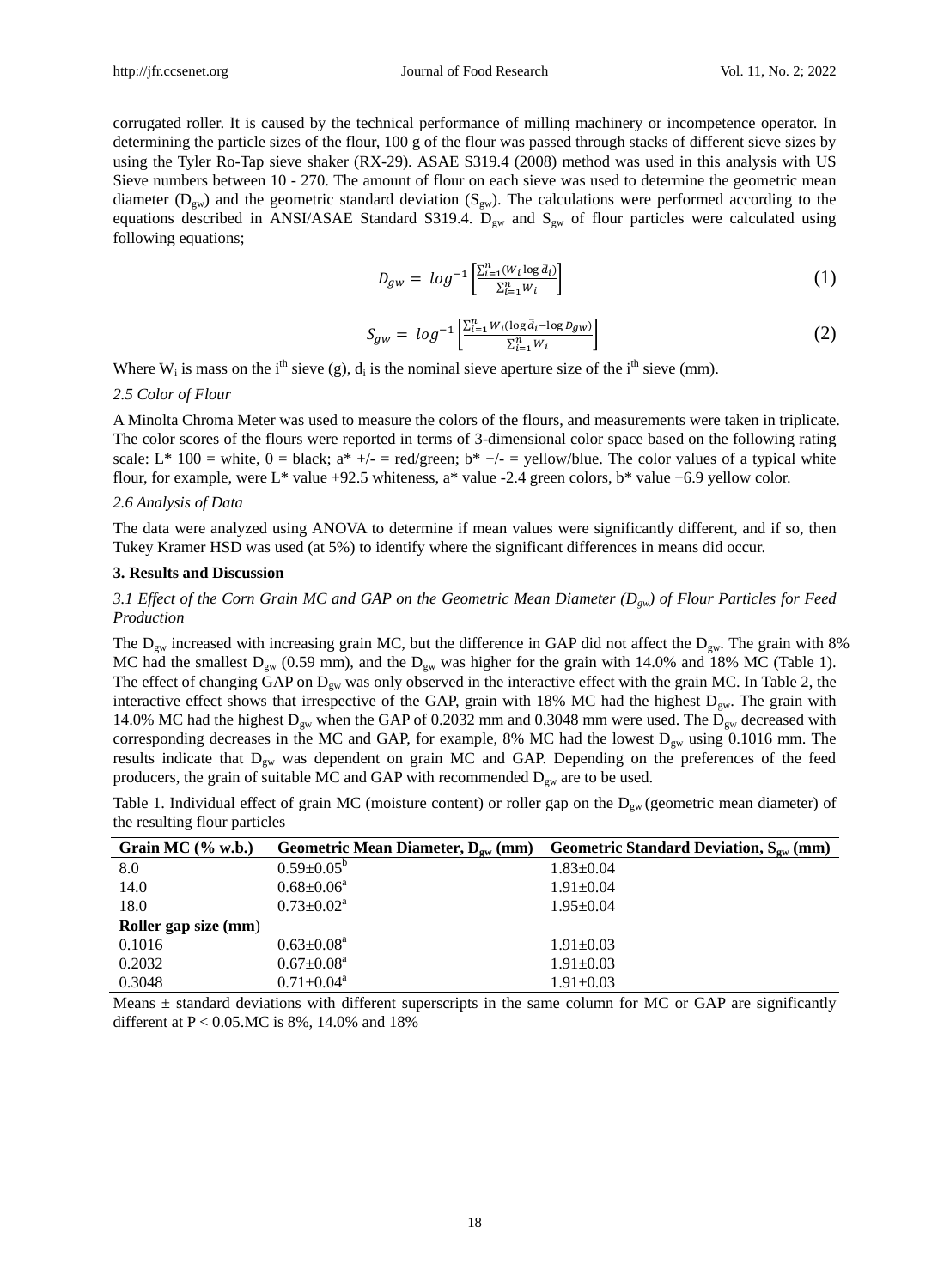|                          | Grain MC $(\%$ w.b.) | Roller gap size (mm)          |                               |                                 |
|--------------------------|----------------------|-------------------------------|-------------------------------|---------------------------------|
|                          |                      | 0.1016                        | 0.2032                        | 0.3048                          |
| $\mathbf{D}_{\text{gw}}$ | 8.0                  | $0.54 \pm 0.01^e$             | $0.57 \pm 0.01$ <sup>de</sup> | $0.66 \pm 0.01^{\overline{bc}}$ |
|                          | 14.0                 | $0.62 \pm 0.01$ <sup>cd</sup> | $0.71 \pm 0.01^{ab}$          | $0.73 \pm 0.01^a$               |
|                          | 18.0                 | $0.72 \pm 0.01^{\text{a}}$    | $0.72 \pm 0.01^{\text{a}}$    | $0.75 \pm 0.01^a$               |
| $S_{gw}$                 | 8.0                  | $1.88 + 0.02$                 | $1.79 - 0.00$                 | $1.82 + 0.00$                   |
|                          | 14.0                 | $1.92 + 0.01$                 | $1.92 \pm 0.01$               | $1.88 + 0.01$                   |
|                          | 18.0                 | $1.99 + 0.01$                 | $1.94 \pm 0.01$               | $1.93 \pm 0.01$                 |

Table 2. Treatment interaction effects of grain MC (moisture content) and roller gap on the  $D_{vw}$  (geometric mean diameter) and  $S_{gw}$  (geometric standard deviation) of the resulting flour particles

Means  $\pm$  standard deviations of the interaction with different superscripts are significantly different at P < 0.05. MC is 8%, 14.0.0% and 18%

The dried corn (8%) had a brittle endosperm that made the grinding very smooth than the grain with high MC (14.0% and 18 %). The soaked water in the high moisture corn (14.0% and 18 %) might have hardened the starch, endosperm, and seed coat which resulted in rough and large-sized particles. It has been reported that hard seeds produce a relatively low percentage of fine particles after grinding (Carre et al., 2005). According to Stark (Stark, 2016), a higher GAP produces large-sized particles. Rose et al. 2001 reported that endosperm hardness influenced the milling outcome of wheat, thus, harder endosperms produced larger, irregularly shaped particles while soft endosperm produced small-sized particles. Since the 8% moisture corn was dry, the endosperm was brittle and soft, and therefore smoother particles were produced. Comparatively, the endosperms of the 14.0% and 18% MC grain were hard and resilient to break which resulted in large-sized particles.

The advantages of using the 8% MC grain are observable in the digestive system of livestock and industrial processing of feed which requires small-sized particles. Small-sized particles have the advantage of an increased number of particles and surface area per unit volume, and therefore accessibility to digestive enzymes also increases (Goodbrand et al., 2002). Small-sized particles also make feed formulation processing less complex (Koch, 1996; Mathew, Hoseney & Faubion, 1999; Carvalho & Ascheri, 1999). Preparing different types of feeds for livestock (ruminants), swine, and poultry require particular-sized particles. The benefits of particle size reduction are to improve feed digestion, improve binding ability between particles, improve the mixing efficiency of ingredients in a compounded feed, increase particle homogeneity, and prevent ingredient separation (Stark, 2016; Ying & Allen, 1998; Stark, Jones, Goodband & Kalivoda, 2010). Using flour prepared from the grain with 14.0% MC and the smallest GAP (0.1016 mm) can be advantageous in the feed industry because the flour had a smaller  $D_{gw}$  (0.62 mm). This is because flours with high MC and small-sized particles are reported to have many advantages. Reports indicate that finely ground flour with high MC increased the rate and level of rumen fermentation and digestion (Ying & Allen, 1998; Lykos & Varga, 1995; Knowlton, Glenn & Erdman, 1998), and digestion in swine (Steinhart, Tokach & DeRouchey, 2012).

However, there should be a limit to particle size used, because small-sized particles could increase the risk of rumen acidosis in cattle, reduce the dry matter intake and rumen fermentation, and milk characteristics (Ying & Allen, 1998). MC and particle size distribution contribute significantly to the flow and compressibility properties of biomass feedstocks (Fitzpatrick et al., 2004; Yan & Barbosa-Canovas, 1997). Grain with low MC (8%) and a smaller GAP (0.1016 mm and 0.2032 mm) can increase dust problems, increase feed processing cost, and also increase the incidence of gastric ulcers in swine (Steinhart, Tokach & DeRouchey, 2012). The digestive tract of poultry (gizzard) is influenced by feed particle size during development (Nir & Ptichi, 2001; Nir, Shefet & Aaroni, 1994b; Cumming, 1994). Generally, broilers require diets having relatively large particle sizes. However, small-sized particles are important when preparing feed pellets for poultry (Amerah, Ravindran, Lentle & Thomas, 2007). Different animals have different feed particle size requirements. Swine's feed efficiency improves using small-sized particles (0.54 mm and 0.57 mm  $D_{gw}$ ), and poultry's feed efficient increases using large-sized particles (0.71-0.75 mm Dgw) (Stark, 2016; Nir & Ptichi, 2001; Stark et al., 2010; Steinhart, Tokach & DeRouchey, 2012). Therefore feed producers should be aware of the grain MC and GAP used to obtain appropriate particle size formation.

# *3.2 Effect of Grain MC and GAP on Geometric Mean Diameter (Dgw) of Particles of Flour for Ethanol Production*

Another industrial usage of yellow dent corn is in the ethanol production sector. The particle size in ethanol production is important as it directly relates to the amount of starch released. In this study, the  $D_{gw}$  was in the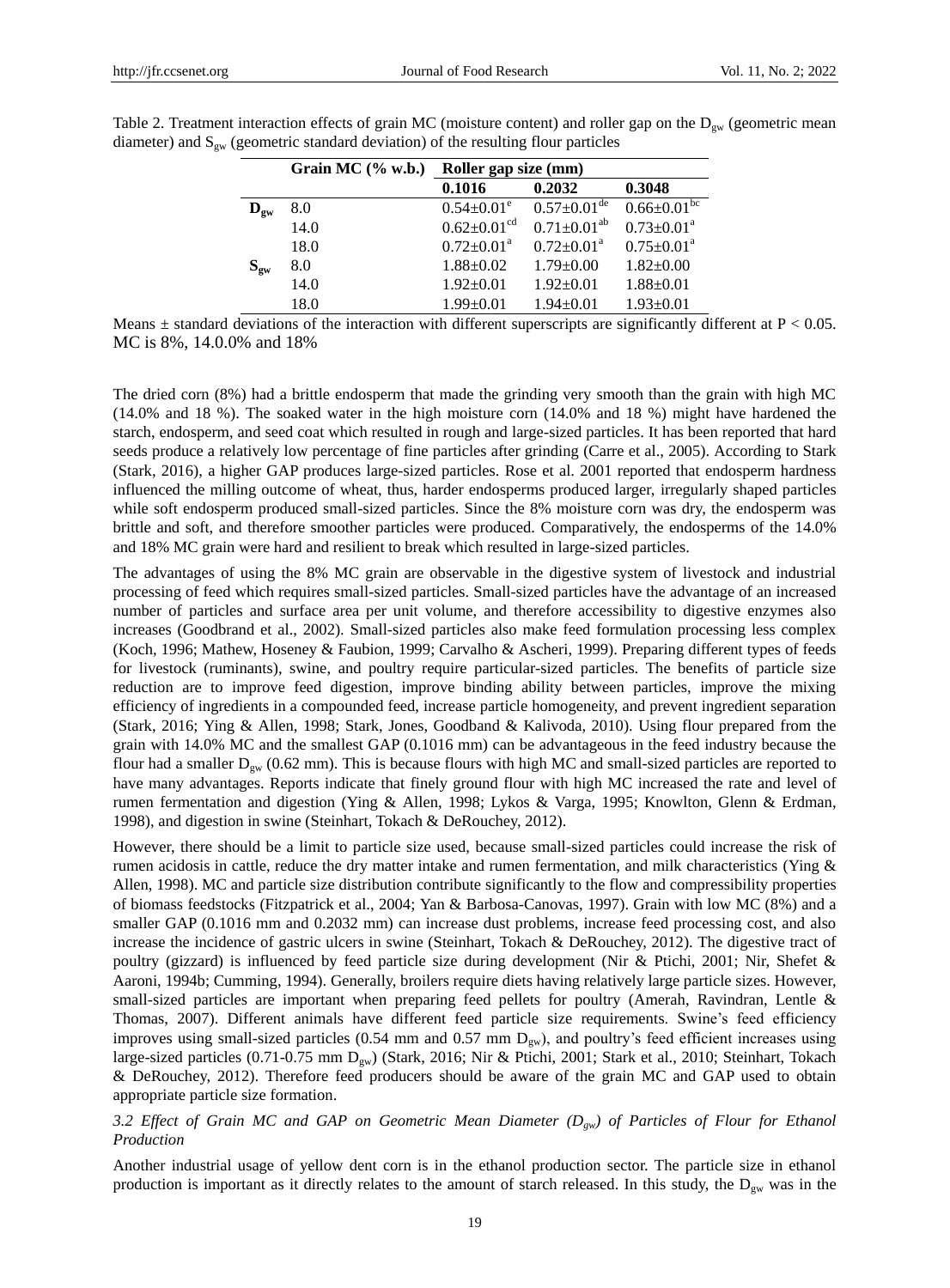range of 0.54 mm to 0.75 mm (Table 1). The grain with 8% MC generally had the smallest  $D_{\text{sw}}$  than the grain with higher MC, but the different GAP did not change the  $D_{gw}$ . The effect of GAP was observed only in the interactive effect (Table 2). Lamsal et al. (2011) reported  $D_{ow}$  in the range of 1.18 mm and 1.27 mm using the GAP between 0.2032 mm and 0.508 mm, and corn grain with 15% MC. The results of this study differ from that of Lamsal et al. 2011 and could be due to varietal differences in the corn grain used. Rausch et al. 2005 reported in their survey of nine dry-grind ethanol plants in the upper Midwest United States, that  $D_{gw}$  of ground corn was 0.94 mm. This value was above the  $D_{gw}$  obtained in our current study. However, a recent study by Liu, 2009 showed the  $D_{gw}$  of ground corn particles from six dry-grind ethanol plants in Iowa and South Dakota to range from 0.43 mm to 0.52 mm. Therefore, it would be appropriate to use grain with 8% MC and GAP 0.1016 mm and 0.2032 mm to produce flour of suitable size for ethanol production.

Using grain with 14.0% and 18% MC produced  $D_{gw}$  above the average size (0.48 mm) used in most ethanol plants even at the lowest GAP used (0.1016 mm). Reports have also indicated that small-sized particles increase ethanol productivity (Kelsall & Lyons, 2003; Naidu, Singh, Johnston, Rausch & Tumbleson, 2007; Yeh, Huang & Chen, 2010; Lamsal, Wang & Johnson, 2011; Khullara, Dien, Rausch, Tumblesona & Singh, 2013). The finer the flour, the higher the enzyme kinetics and quantity of sugars produced, because of the increased surface area of the small-sized particles available to enzymes (Kelsall & Lyons, 2003). According to Khullar et al. 2013, using a 0.08 mm sieve screen produced a high percentage of ethanol conversion than using a 2 mm and 6 mm. Small-sized particles were reported to cause several problems during the ethanol production including higher power requirements and harder separation process in the decanter and thin stillage evaporator. Considering the short tempering process time, the grain with 8% MC was appropriate. Hurburgh et al. 2014 reported grain MC to be theoretically between 8% and 14.0%. The smallest GAP (0.1016 mm) can best be selected because the  $D_{gw}$ obtained using the grain with 8% MC could have high soluble solid content in the thin stillage of the ethanol fermentation. However, for grain with the same MC, changing GAP may not have any statistically significant effect on  $D_{gw}$  of the flour (Table 1) and probably ethanol production. This observation supports the findings of Lamsal et al. 2011; different GAP tested for a grain of the same MC did not give any significant difference in the value of the ethanol produced.

#### *3.3 Effect of Grain MC and GAP on Loss in the Flour, and the Flour MC*

Table 3. Individual effect of grain MC (moisture content) or roller gap on the losses in flour, and resulting flour MC

| Grain MC (% w.b.)    | Loss in flour $(\% )$ | Flour MC $(\%$ w.b.)    |
|----------------------|-----------------------|-------------------------|
| 8.0                  | $2.07 \pm 0.76^a$     | $8.75 \pm 1.607^b$      |
| 14.0.0               | $0.67 \pm 0.27^b$     | $14.0.33 \pm 1.81^{ab}$ |
| 18.0                 | $1.00 \pm 0.80^b$     | $22.0 \pm 10.50^a$      |
| Roller gap size (mm) |                       |                         |
| 0.1016               | $1.37 + 0.73$         | $14.0.25 \pm 6.01$      |
| 0.2032               | $1.10 \pm 1.06$       | $16.58 + 9.84$          |





Figure 1. The impact of grain moisture content (% w.b.) and roller gap (mm) on losses in flour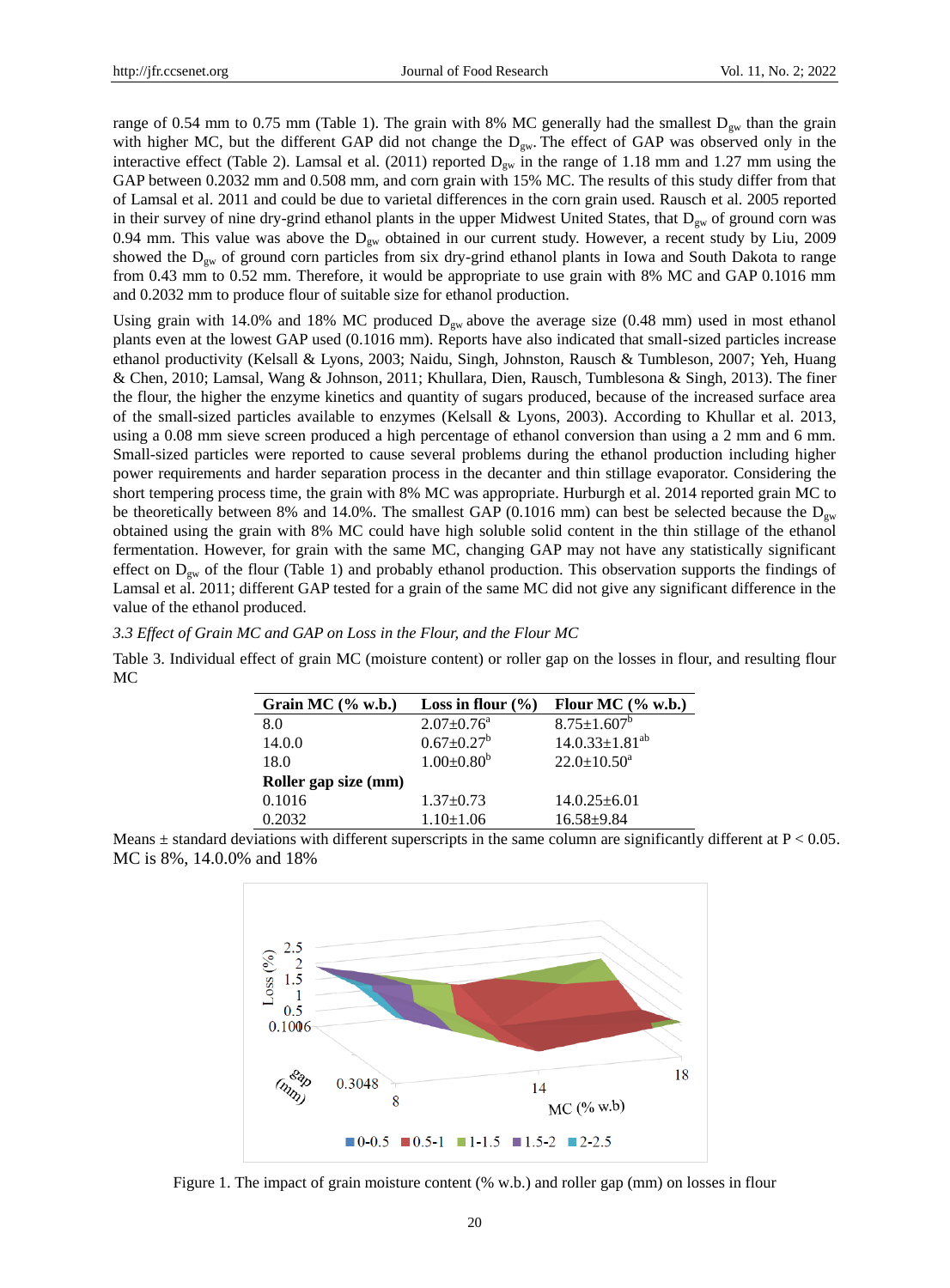In Table 3, the varied GAP did not affect the flour MC and loss in flour quantity, however, grain MC resulted in a loss in quantity of the flour. The quantity of the flour lost significantly depended on grain MC. Due to this, the highest loss was observed in the grain with the lowest MC (8%) but was minimal in the grain with 14.0% and 18% MC. The dried endosperm of grain when ground easily shatters to disperse clouds of smooth powdery flour, and therefore most of the resulting flour is escaped and was counted as a loss. This might have been the reason for the highest flour loss in grain with 8% MC compared to moist grain which prevents the shattering and dispersing of the endosperms. This result was illustrated in Figure 1.

The flour MC depended on the grain MC. The grain with the 18% MC produced flour with a corresponding high MC of 22%. Although high MC can result in deterioration, but it also could increase cohesion and adhesion of particles by forming interparticle bonds in bulk powdered materials (Plinke et al., 1995; Fitzpatrick et al., 2004), and flowability is decreased (Yan & Barbosa-Canovas, 1997). Hence, to minimize the loss in flour quantity, the MC of grain should be less than 8%. Additionally, the high flour MC could cause deterioration and reduces the feed's shelf-life.

#### *3.4 Effect of Grain MC, GAP, and their Interaction (MC\*GAP) on the Flour Color*

The type and form of animal feed preparation correlate to some flour properties including flour MC, particle size, color, etc. Color is an important factor in feed processing and can make the end product acceptable or unacceptable to the feed buyer. In Table 4, GAP, and grain MC and GAP interaction did not have any effect on the color of the flour  $(L^*, a^*,$  and  $b^*$ ). But grain MC only significantly affected  $a^*$  (red) color of the flour. The only significant effect on the color of the flour  $(a^*)$  was the grain with 18% MC. Thus,  $a^*$  (red) color was significantly the same for the flours from the grain with 8% and 14.0% MC (Table 5). The red color of corn lies in the hull (HAES, 1904). As grain absorbs water the red pigment becomes very noticeable. Hence, the flour from the grain with 18% MC had the highest red color compared to the flours from the 8% and 14.0% MC. Thus, the compound for the red coloration reacted with the high amount of water, making it very noticeable. The result shows that irrespective of the MC and GAP, the flours had similar white  $(L^*)$  and yellow (b\*) colors. White color is a property that correlates best with processing; however, the increased MC and GAP did not affect the white color of the flour. Since the MC and GAP did not affect the white  $(L^*)$  color this is a better indication for feed or food preparation. Figure 2  $(a - b)$  illustrates the effect of grain moisture content and roller gap on flour color.

Table 4. Treatment interaction effects of grain MC (moisture content), roller gap, and treatment interaction effects of the MC\*gap interaction on the resulting flour color (p-values)

|                                                                                                                                                                                     |                                   | $\mathbf{I}^*$ | ี ค*                          | h*   |
|-------------------------------------------------------------------------------------------------------------------------------------------------------------------------------------|-----------------------------------|----------------|-------------------------------|------|
|                                                                                                                                                                                     | Grain MC                          |                | $0.42 \quad 0.03* \quad 0.46$ |      |
|                                                                                                                                                                                     | Roller gap size (gap) $0.80$ 0.30 |                |                               | 0.70 |
|                                                                                                                                                                                     | $MC*$ gap interaction 0.47 0.99   |                |                               | 0.56 |
| $*$ C; $\ldots$ ; $\ldots$ $\ldots$ $\ldots$ $\ldots$ $\ldots$ $\ldots$ $\ldots$ $\ldots$ $\ldots$ $\ldots$ $\ldots$ $\ldots$ $\ldots$ $\ldots$ $\ldots$ $\ldots$ $\ldots$ $\ldots$ |                                   |                |                               |      |

\*Significant effect at P < 0.05. MC is 8%, 14.0.0% and 18%

|  |  | Table 5. Individual effect of grain MC (moisture content) on the resulting flour color |
|--|--|----------------------------------------------------------------------------------------|
|  |  |                                                                                        |

| Grain MC $(\%$ w.b.) | $\mathbf{L}^*$                  | а*              | h*             |
|----------------------|---------------------------------|-----------------|----------------|
| 8.0                  | $85.85 + 6.02$                  | $3.49 + 0.76^b$ | $30.03 + 2.50$ |
| 14.0.0               | $94.75 \pm 11.93$               | $3.91 + 0.94^b$ | 33.38+4.97     |
| 18.0                 | $91.62 + 12.85$ $6.00 + 1.90^4$ |                 | $30.69 + 5.20$ |

Means  $\pm$  standard deviations in the same column with different superscript are significantly different at P < 0.05.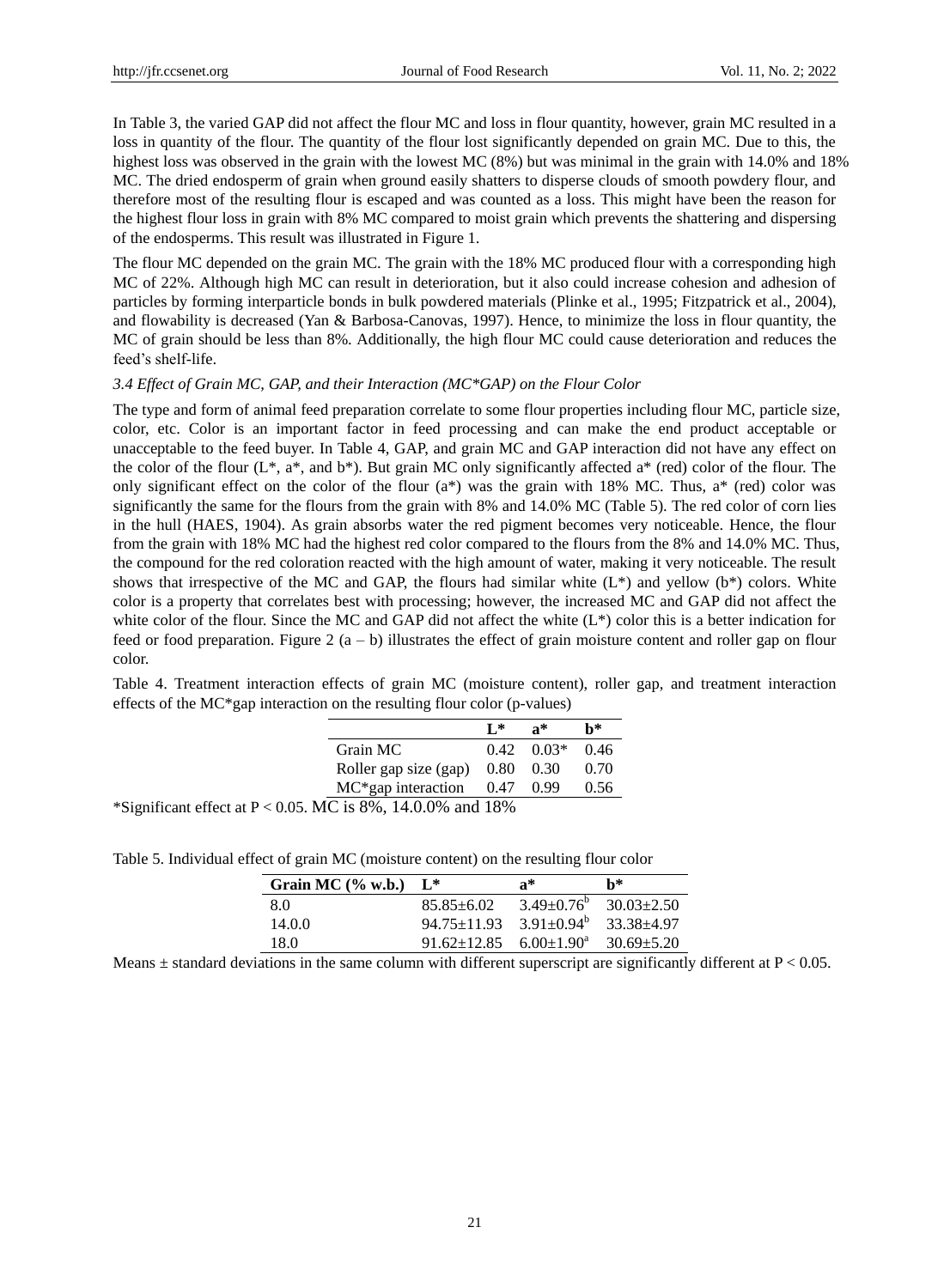

Figure 2 (a) (b) (c). The impact of grain moisture content (% w.b.) and roller gap size (mm) on flour color (L<sup>\*</sup>, a\*, b\*).

# **4. Conclusions**

The obtained particle sizes ranged from 0.54 mm to 0.75 mm. There was a corresponding increase in particle sizes as grain MC and GAP increased. In preparing swine feed which generally requires particle size of flour of around 0.5 mm, using grain with 8% MC and GAP of 0.1016 mm and 0.2032 mm or grain with 14.0% MC and GAP of 0.1016 mm can produce flour of the required particle size. This is to improve feed efficiency and reduce daily grain intake. In preparing ruminants' feed which generally requires flour particle size of around 0.7 mm, using grain with 8% MC and GAP of 0.3048 mm, or grain with 14.0% MC and GAP of 0.1016 mm and 0.2032 mm can produce flour of the required particle size. Reportedly, this improves milk production, digestion, and reduces gastric ulcers. For poultry feed of particle size which is generally above 0.7 mm, using grain with 18% MC and GAP of 0.1016 mm or grain with 14.0% MC and GAP of 0.2032 mm can produce flour of the required particle size. These particle sizes have been reported to enhance egg production, digestion, and broiler developments. Using GAP of 0.1016 mm and grain with 8% MC can produce flour of particle sizes suitable for the ethanol production industry. The white and yellow colors of the resulting flour were not affected by the different levels of MC and GAP. The effect of the grain MC on the flour color was only significant for the red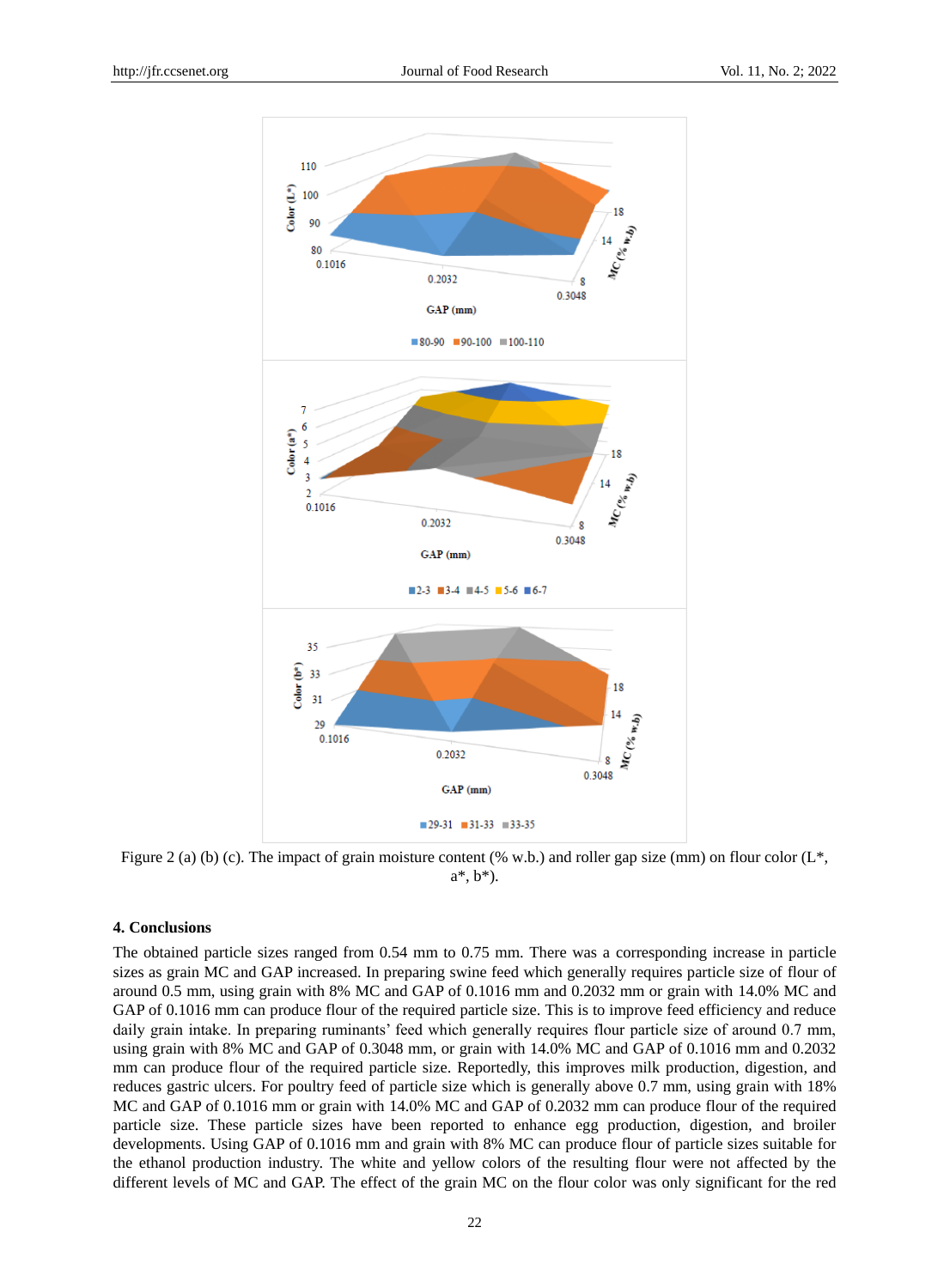color in the 18% MC grain. Per the purpose of the flour preparation (feed or ethanol production), the grain MC and GAP can be carefully selected to obtain desirable particle sizes.

#### **Acknowledgments**

We thank the Center for Crops Utilization Research at Iowa State University for providing the roller mill.

#### **References**

- Adarkwah, C., Obeng-Ofori, D., Büttner, C., Reichmuth, C., & Schöller, M. (2012). Potential of *lariophagus distinguendus* (Förster) (Hymenoptera: Pteromalidae) to suppress the maize weevil *Sitophilus zeamais* Motschulsky (Coleoptera: Curculionidae) in bagged and bulk stored maize. *Biological Control, 60*, 175-181. https://doi.org/10.1016/j.biocontrol.2011.11.003
- Johnson, L. A. (1991). Corn: production, processing, and utilization. In K. J. Lorenz, & K. Kulp (Eds.), *Handbook of Cereal Science and Technology* (pp. 55-131). Marcel Dekker, New York.
- PE/AI (Plants of Economic or Aesthetic Importance). (2016). *Major cereal: maize*. Retrieved from <http://www.faculty.ucr.edu/~legneref/botany/majcerea.htm>
- Boutard, A. (2012). *Beautiful Corn: America's Original Grain from Seed to Plate*. New Society Publishers, Gabriola Island, Canada.
- Brown, W., & Darrah, L. (1985). *"Origin, adaptation, and types of corn. Natl," in Corn Handbook*. Cooperative Extension Service. Iowa State University, Iowa. NCH-10. pp. 1-6.
- Pan, Z., Eckhoff, S. R., Paulsen, M. R., & Litchfield, J. B. (1996). Physical properties and dry-milling characteristics of six selected high-oil maize hybrids. *Cereal Chem., 73*, 517-520.
- Nago, M., Akiossoe, N., Matencio, F., & Mestres, C. (1997). End-use quality of some African corn kernels. 1. Physicochemical characteristics of kernels and their relationship with the quality of 'lifin', a traditional whole dry-milled maize flour from Benin. *J. Agric. Food Chem., 45*, 555-564. https://doi.org/10.1021/jf9507957
- Sandhu, K. S., Singh, N., & Malhi, N. S. (2007). Some properties of corn grains and their flours I: Physicochemical, functional and chapati-making properties of flours. *Food Chem., 101*, 938-946. https://doi.org/10.1016/j.foodchem.2006.02.040
- Nghi, T. T., & Narasimha, H. V. (1994). Performance of a plate mill and a modified Engelberg huller for small-scale dry milling and degerming of maize. *Int. J. Food Sci. Technol., 29*, 347-353. https://doi.org/10.1111/j.1365-2621.1994.tb02076.x
- Martinez-Flores, H. E., Martinez, B. F., Figueroa, C. J. D., & Gonza-lez, H. J. (1998). Tortillas from extruded masa as related to corn genotype and milling process. *Journal of Food Science, 63*, 130-133. https://doi.org/10.1111/j.1365-2621.1998.tb15692.x
- Bolade, M. K., Adeyemi, I. A., & Ogunsua, A. O. (2009). Influence of particle size fractions on the physicochemical properties of maize flour and textural characteristics of a maize-based non-fermented food gel. *Int. J. Food Sci. Technol., 44*, 646-655. https://doi.org/10.1111/j.1365-2621.2008.01903.x
- Hardacre, A. K., & Clark, S. M. (2006). The effect of hybrid and growing environment on the rheological properties of starch and flour from maize (*Zea mays* L.) grain dried at four temperatures. *Int. J. Food Technol., 41*, 14.04-150. https://doi.org/10.1111/j.1365-2621.2006.01471.x
- Stark, C. (2016). *Factors that Influence Corn Particle Size and its Impact on Pellet Quality. Feed Science Program in the Department of Poultry Science*. North Carolina State University, Academics Research Extension. pp. 1-60. Retrieved from https://projects.ncsu.edu/.../feedmill/.../CFIA%20Corn%20Symp%20Particle%20Size
- Plinke, M. A. E., Leith, D., Boundy, M., & Loffler, F. (1995). Dust generation from handling powders in the industry. *American Ind. Hyg. Assoc. J., 56*, 251-257. https://doi.org/10.1080/15428119591017088
- Fitzpatrick, J. J., Iqbal, T., Delaney, C., Twomey, T., & Keogh, M. K. (2004). Flow property measurement of food powders and sensitivity of Jenike's hopper design methodology to the measured values. *J. Food Eng., 61*, 399-405. https://doi.org/10.1016/S0260-8774(03)00147-X
- Yan, H., & Barbosa-Canovas, G. V. (1997). Compression characteristics of agglomerated food powders: Effect of agglomerate size and water activity. *Food Sci. Tech. Intl., 3*, 351-359. https://doi.org/10.1177/108201329700300506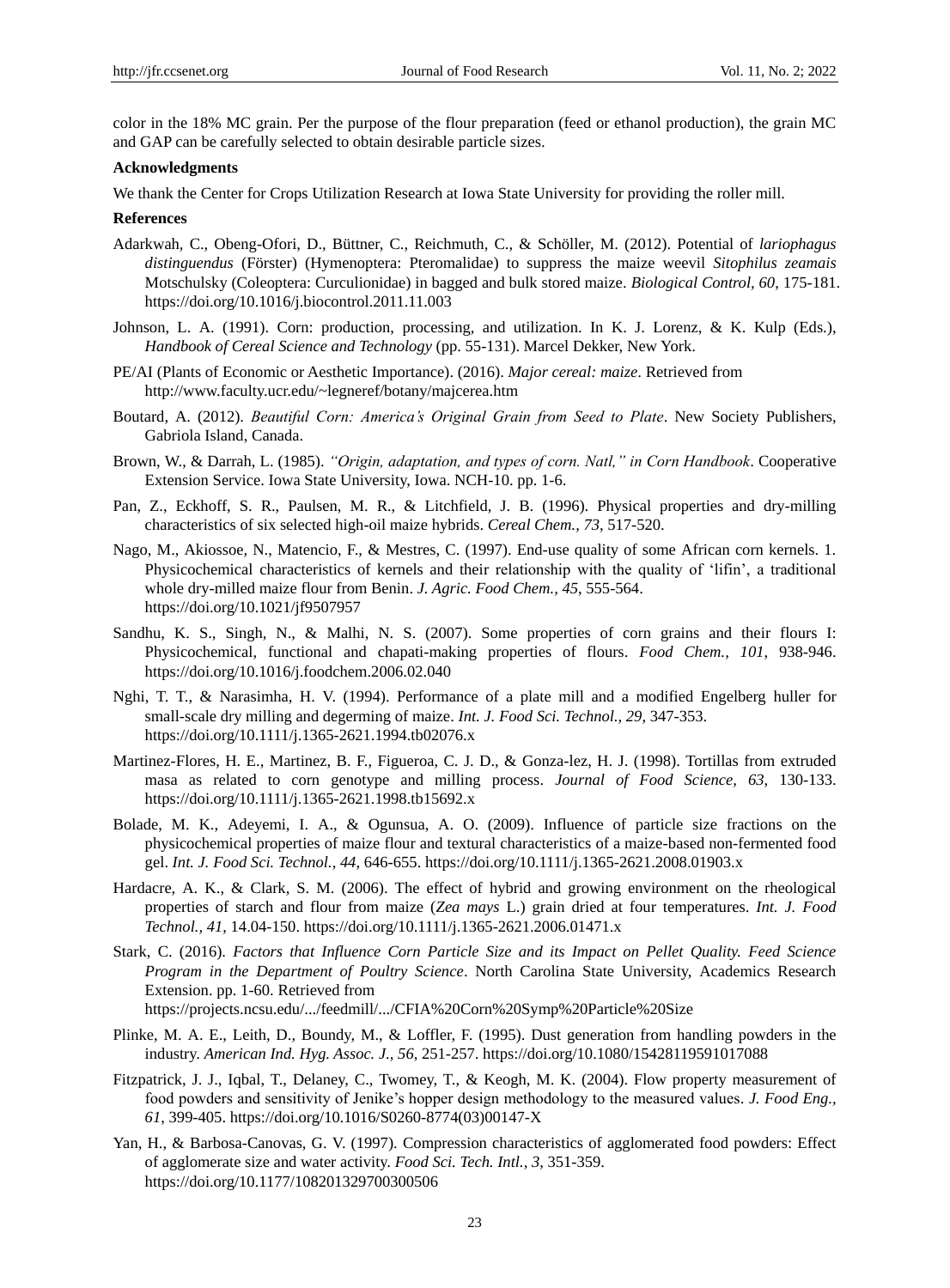- Mani, S., Tabil, L. G., & Sokhansanj, S. (2004a). Mechanical properties of corn stover grind. *Trans. ASAE, 47*, 1983-1990. https://doi.org/10.13031/2013.17786
- Koch, K. (1996). *Hammermills and roller mills, "MF-2048 Feed Manufacturing"*. Department of Grain Science and Industry, Kansas State University. pp. 8.
- Waldroup, P. W. (1997). *Particle Size Reduction of Cereal Grains and its Significance in Poultry Nutrition*. Technical Bulletin PO34-1997. American Soybean Association, Singapore. pp. 14.
- Douglas, J. H., Sullivan, T. W., Bond, P. L., Struwe, F. J., Baier, J. G., & Robeson, L. G. (1990). Influence of grinding, rolling, and pelleting on the nutritional value of grain sorghums and yellow corn for broilers. *Poultry Science, 69*, 2150-2156. https://doi.org/10.3382/ps.0692150
- Reece, F. N., Lott, B. D., & Deaton, J. W. (1985). The effects of feed form, grinding method, energy level, and gender on broiler performance in a moderate (21<sup>o</sup>C) environment. *Poultry Science*, 64, 1834-1839. https://doi.org/10.3382/ps.0641834
- Goodbrand, R. D., Tokach, M. D., & Nelssen, J. L. (2002). *The effects of diet particle size on animal performance. MF-2050 Feed Manufacturing*. Department of Grain Science and Industry, Kansas State University. pp. 6.
- Nir, I., & Ptichi, I. (2001). *Feed particle size and hardness: Influence on performance, nutritional, behavioral and metabolic aspects*. In Proceedings of the 1st World Feed Conference, Utrecht, the Netherlands. pp. 157-186.
- Rose, S. P., Tucker, L. A., Kettlewell, P. S., & Collier, J. D. A. (2001). Rapid tests of wheat nutritive value for growing chickens. *Journal of Cereal Science, 34*, 181-190. https://doi.org/10.1006/jcrs.2001.0390
- Carre, B., Muley, N., Gomez, J., Ouryt, F. X., Lafittee, E., Guillou, D., & Signoret, C. (2005). Soft wheat instead of hard wheat in pelleted diets results in high starch digestibility in broiler chickens. *British Poultry Science, 46*, 66-74. https://doi.org/10.1080/00071660400023847
- Nir, I., Hillel, R., Ptichi, I., & Shefet, G. (1995). Effect of particle size on performance .3. Grinding pelleting interactions. *Poultry Science, 74*, 771-783. https://doi.org/10.3382/ps.0740771
- Svihus, B., Klozstad, K. H., Perez, V., Zimonja, O., Sahlstorm, S., & Schuller, R. B. (2004a). Physical and nutritional effects of pelleting of broiler chicken diets made from wheat ground to different coarsenesses by the use of roller mill and hammer mill. *Animal Feed Science and Technology, 117*, 281-293. https://doi.org/10.1016/j.anifeedsci.2004.08.009
- Peron, A., Bastianelli, D., Oury, F. X., Gomez, J., & Carre, B. (2005). Effects of food deprivation and particle size of ground wheat on digestibility of food components in broilers fed on a pelleted diet. *British Poultry Science, 46*, 223-230. https://doi.org/10.1080/00071660500066142
- Nir, I., Shefet, G., & Aaroni, Y. (1994b). Effect of particle size on performance. *Corn Poultry Science, 73*, 45-49. https://doi.org/10.3382/ps.0730045
- Cumming, R. B. (1994). *Opportunities for whole-grain feeding*. Proceedings of the 9th European Poultry Conference, Vol. 2, World Poultry Science Association, Glasgow, United Kingdom. pp. 219-222.
- ASAE. (2008). *Method of determining and expressing fineness of feed materials by sieving.* In American Society of Agricultural Engineers Standard S319.4. Yearbook of Standards, American Society of Agricultural Engineers, St. Joseph, MO.
- AACC International. (2022). *Approved Methods of Analysis* (11th Ed.). Method 44‐15.02. Moisture Air‐Oven Methods. AACC International, St. Paul, MN, U.S.A.
- Mathew, J. M., Hoseney, R. C., & Faubion, J. M. (1999). Effects of corn sample, mill type, and particle size on corn curl and pet food extrudates. *Cereal Chemistry, 76*, 621-624. https://doi.org/10.1094/CCHEM.1999.76.5.621
- Carvalho, C. W. P., & Ascheri, J. L. R. (1999). Effect of dry-milling on physicochemical characteristics of white corn extrudates. *Alimentaria, 305*, 115-119.
- Ying, Y., & Allen, M. S. (1998). Effects of fineness of grinding and conservation method of corn grain on ruminal starch digestion kinetics in Holstein heifers before and after calving. *J. Dairy. Sci., 83*, 554-568.
- Stark, C., Jones, C., Goodband, R., & Kalivoda, J. (2010). *Effect of sieving methodology on determining particle size of ground corn, sorghum, and wheat by sieving*. Kansas State University-Grain Science and Industry